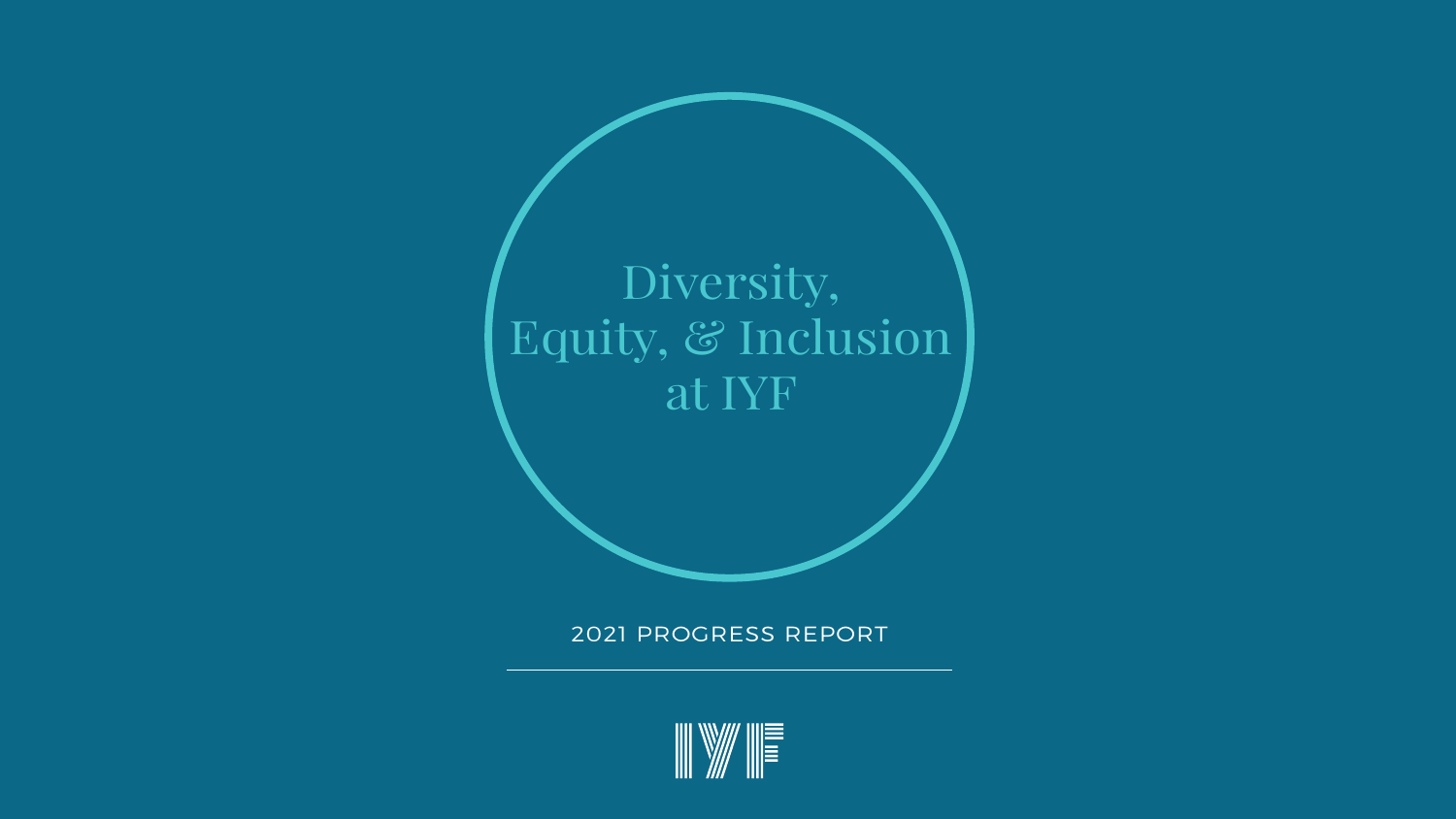### DEI AT IYF

In addition to the very real, necessary work of promoting gender and social inclusion in our programs, we at IYF know that meaningful, longlasting change requires looking inward, too. We're committed to advancing social inclusion ideals and goals within our organization and our operations. To drive continual progress externally and internally, we have established a *[Diversity, Equity, & Inclusion](https://iyfglobal.org/diversity-equity-and-inclusion)  [\(DEI\) Council](https://iyfglobal.org/diversity-equity-and-inclusion)*.

To take stock of progress during 2021, IYF's DEI Council assessed progress on four pillars: *People & Culture*, *Programs*, *Education*, and *Communications*. Additionally, the Council created a US-specific roadmap, known as *[#4ToSoar](https://iyfglobal.org/blog/iyf-stands-dismantling-systemic-racism-starting-us)*, to combat racism in our US operations. Below are the Council's 2021 findings and recommendations for 2022.

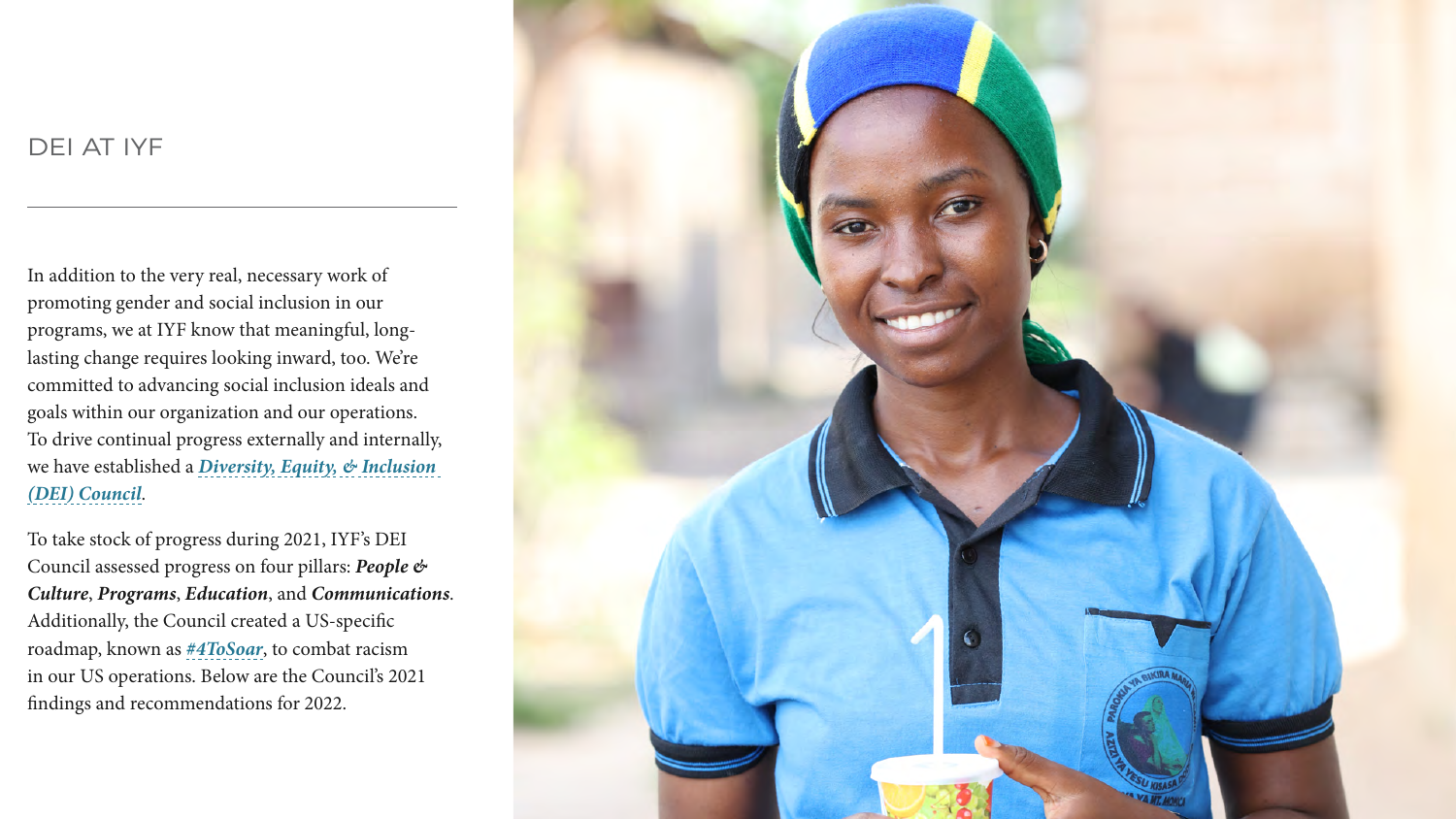### PEOPLE & CULTURE

The People & Culture pillar supports the development and implementation of policies and practices to promote increased diversity and inclusion among staff by elevating and celebrating *diverse voices*, *backgrounds*, *perspectives*, and *experiences*.

young interns participated in a new internship program for students who identify as **BIPOC** and/or as members of other **historically-marginalized** groups. One intern stayed on past the internship period

of **new hires** in our US office identified as **BIPOC**, with 25% of those identifying as **Black.** (Targets were 50% and 25% respectively)

cultural events held: Black History Month, Asian / Pacific Heritage Month, Juneteenth, Pride Month, Latinx Heritage Month, Halloween / Día de los Muertos

of IYF staff said IYF is **committed to DEI** 

### PROGRESS I CHALLENGES



new **partnerships with HBCUs**—Stillman College and Howard University

We hoped to track the ratio of staff who identify as BIPOC in 2021 to create a baseline, but IYF does not have an HR system that allows employees to selfidentify, so we had to track this manually, which was inefficient.



updated recruitment policy requiring POC on interview panels and posting to diverse recruitment sites

The majority of BIPOC talent was hired under BIPOC managers. All Black talent was hired under a Black manager.



Time is our largest resource gap. Without dedicated DEI staff, the work had to be done on top of already full workloads. While we accomplished much, in order to achieve our DEI objectives more resources need to be allocated.

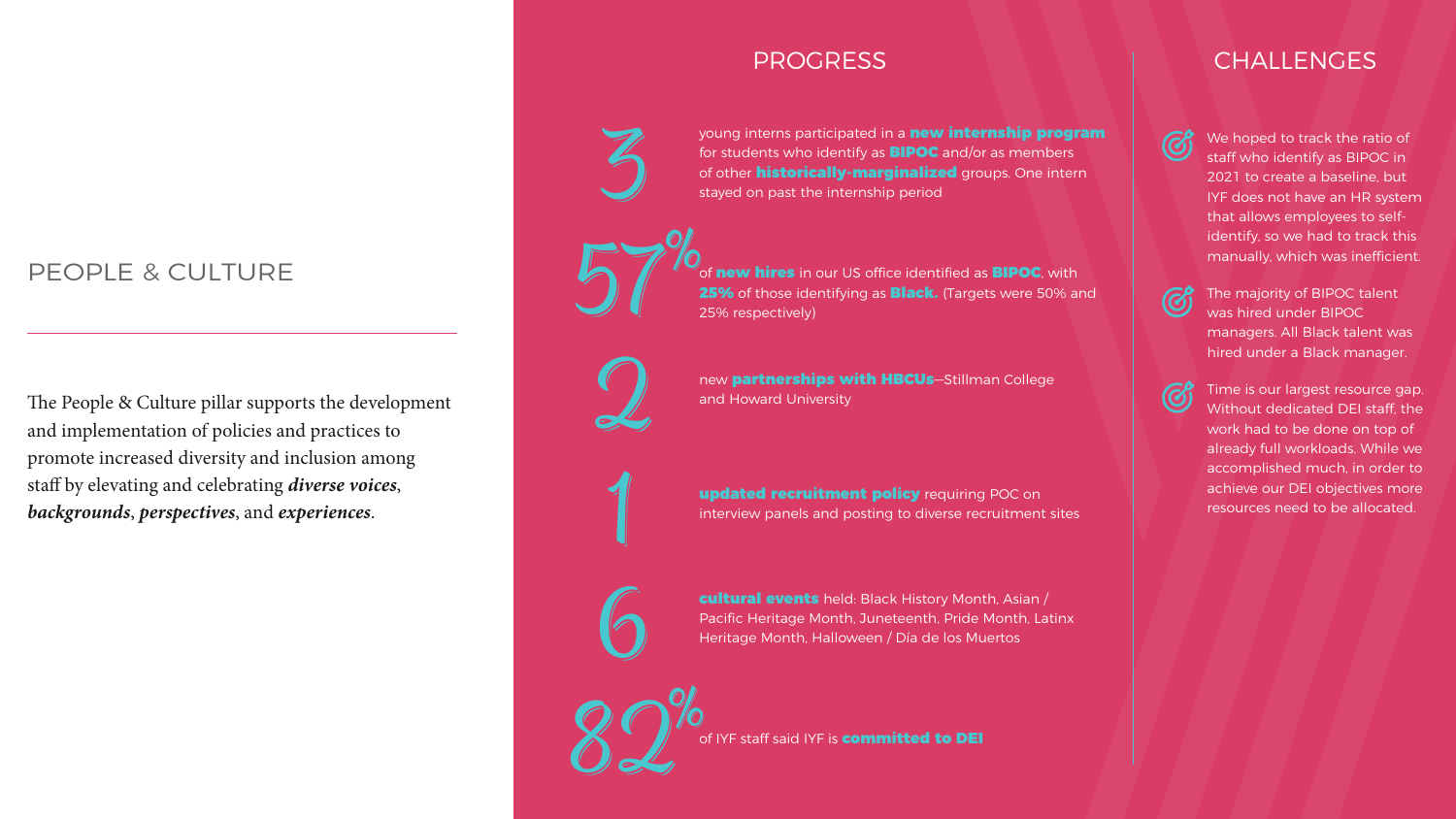#### PROGRAMS

The Programs pillar supports the design and implementation of inclusive programming and products, promotes adherence to the *[Gender Equity](https://iyfglobal.org/gender-equity-social-inclusion)  [and Social Inclusion](https://iyfglobal.org/gender-equity-social-inclusion)* (GESI) policy guidelines, and engages staff with inclusive development expertise to ensure greater access and equity for historically excluded or disenfranchised youth populations.

strategy performance indicators now **disaggregated** by sex and age

business development **proposals reviewed and** revised by IYF GESI experts

We were overambitious with the workplan, in light of existing workloads.





project design toolkit updated to ensure projects pursue **equity in outcomes** for all groups

New staff received orientations to the GESI function at IYF and the GESI Policy, but we did not deliver any formal training.

MERL policy amended to include **GESI requirements** 



### PROGRESS EXAMPLE THE CHALLENGES

framework updated to promote culturally responsive content & inclusive pedagogies in IYF materials.

Some milestones were dependent on other organizational tasks, and timing, roles, and responsibilities were not always clear.

 $\bm{C}$ 

We were not able to integrate a tool to assess gender-sensitivity in proposals and projects. BD process alignment, and determining how to document other types of inclusion integration (e.g. youth with disabilities) has yet to be solved.

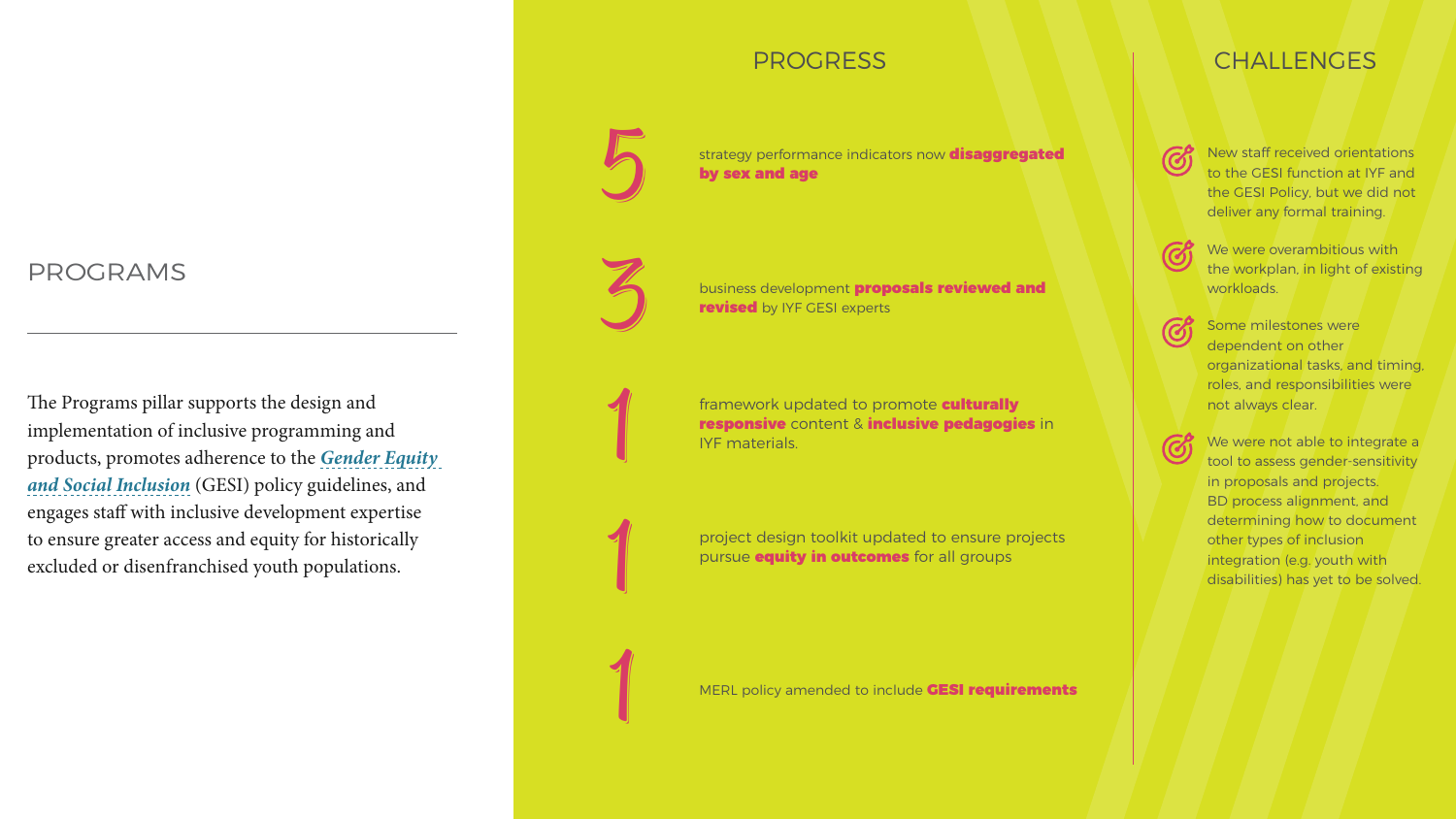#### EDUCATION

The Education pillar supports cultural competency, antiracism, equity, and inclusion within the organization. Pillar co-leads spearhead a team to help identify training and learning opportunities to cultivate DEI-centered skills and techniques for maintaining an inclusive workplace.

staff trainings offered, in cultural competency and microinequities\*

organizations participated in trainings

of IYF staff participated in the cultural competency training

of IYF staff attended the **microinequities** training

### PROGRESS THE CHALLENGES

 $\bigcirc$ 

One of the trainings fell short of our expectations in terms of engagement and content. It is crucial to thoroughly vet and if possible to experience—a training beforehand.



There remains a great need to create / curate guiding resources for inclusive language in all IYF languages.



\**DEI trainings were made possible in part by a generous gift from IYF partner, Rodan + Fields.*

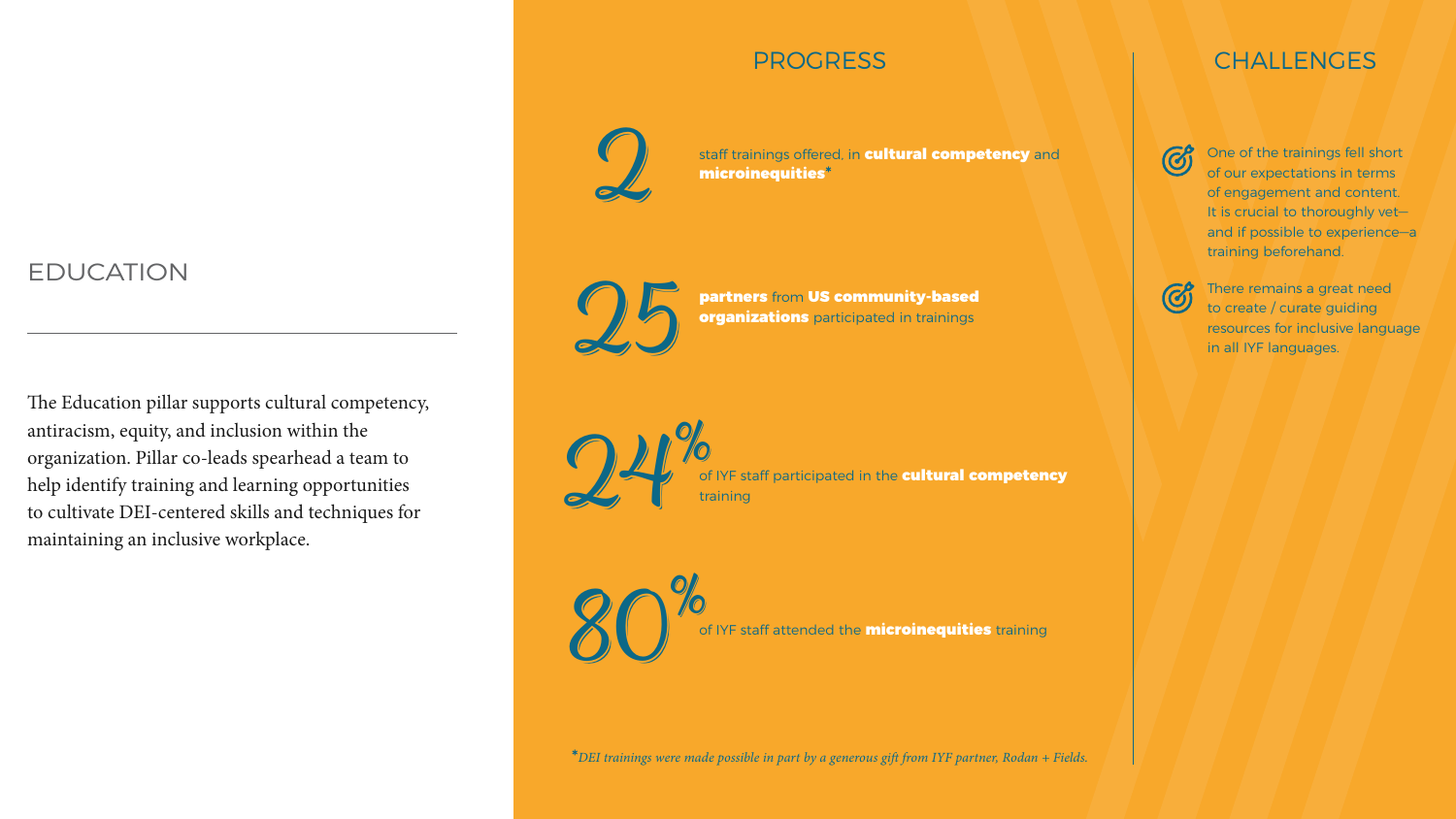### COMMUNICATIONS

With support from all staff, the Communications pillar co-leads work with IYF's Marketing and Communications team to communicate IYF's work and thought leadership with increased consideration and use of language and focus on diversity and inclusion.

internal DEI newsletters sent to staff  $\overline{G}$  Gathering content for internal DEI newsletters was an extra burden for already overloaded staff.





of IYF posts included the voices of historicallymarginalized people

of IYF posts featured DEI-related topics

#### PROGRESS THE RESERVICE OF THE RESERVE OF THE RESERVE OF THE RESERVE OF THE RESERVE OF THE RESERVE OF THE RESERVE

cultural days and/or months promoted on IYF's social media channels

Voices from—and posts about the LGBTQ+ community and PwDs are low.



of IYF posts were written by, or included the voices of, non-US-based IYF staff

Voices from locations other than the US is low.



While the amount of content written by or featuring the voices of country staff is higher than in previous years, it is still lower than we would like, particularly as IYF drives towards greater localization.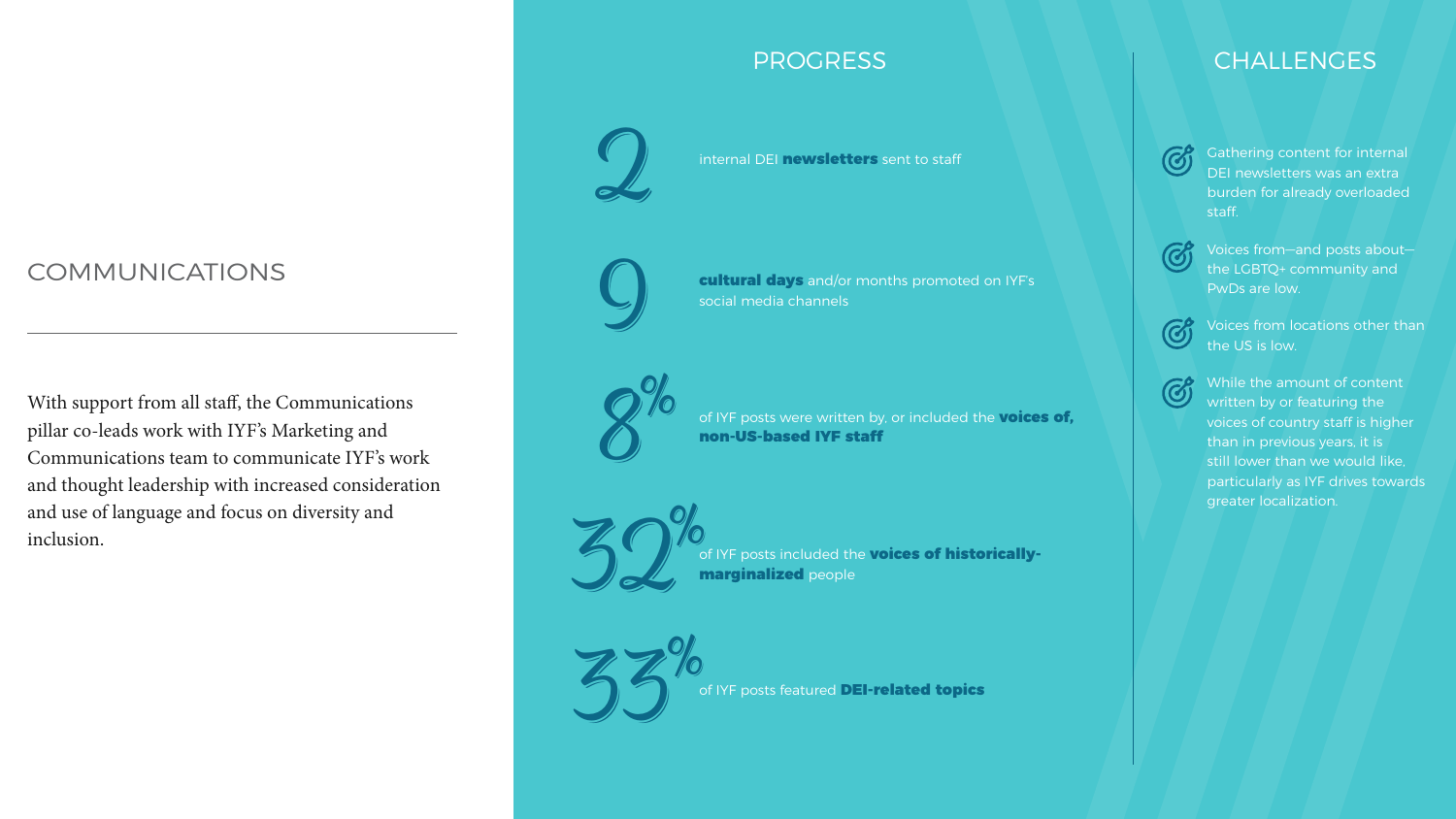### LOOKING AHEAD

While we made solid progress in 2021, the DEI Council accepts that there is much to learn—and much to do—to reach our goals and to realize our full potential for the most meaningful DEI impacts and progress. Below are several recommendations the Council made based on analysis of 2021 progress.

- Use 2021 benchmarks to create blog and social media goals, including:
	- » Increased number of posts from young people identifying as LGBTQ and/or PwD.
	- U.S. office.
- Create/curate guiding resources for inclusive language in all IYF messaging and materials.
- Build in time and resources for DEI staff to experience staff trainings ahead of time.
- Ensure our approaches to DEI focus on the plurality and intersectionality of all social factors contributing to oppression, including: race, gender identity, ethnicity, socioeconomic status, sexual orientation, disability.
- Identify diversity targets for the Senior Leadership Team as a way to increase the hiring and retention of diverse staff.
- Allocate more resources—time and personnel to adequately support the demands of the DEI workload.
- Implement a system that allows staff to self-identify to aid in tracking recruitment and turnover.
- Provide GESI orientation sessions for all new staff, followed with quarterly learning workshops.
- Improve DEI linkages with other teams across the organization.
- Utilize "GESI champions" to participate in communities of practice, curate resources, and connect teams to resources.

» Increased number of posts by staff outside the